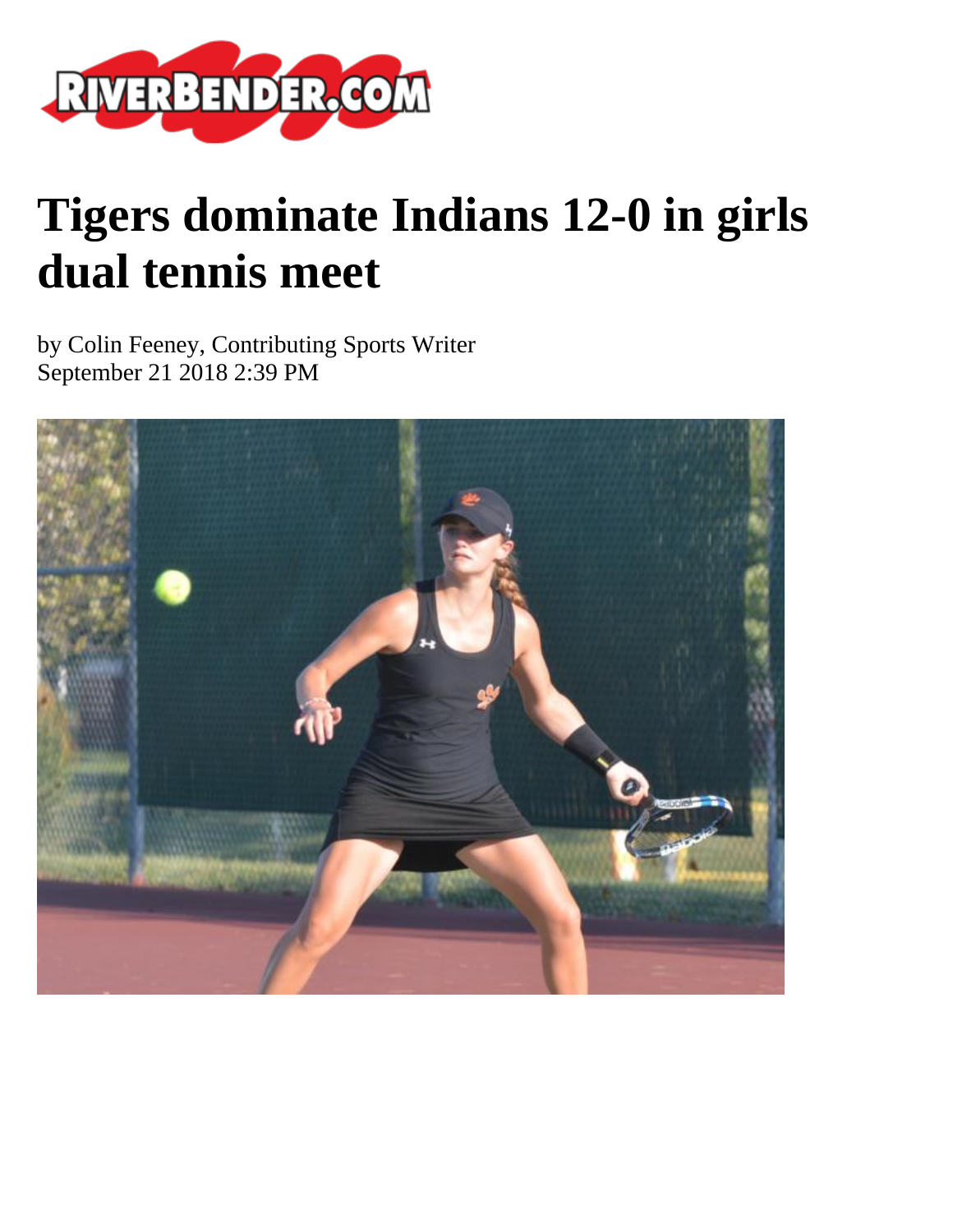

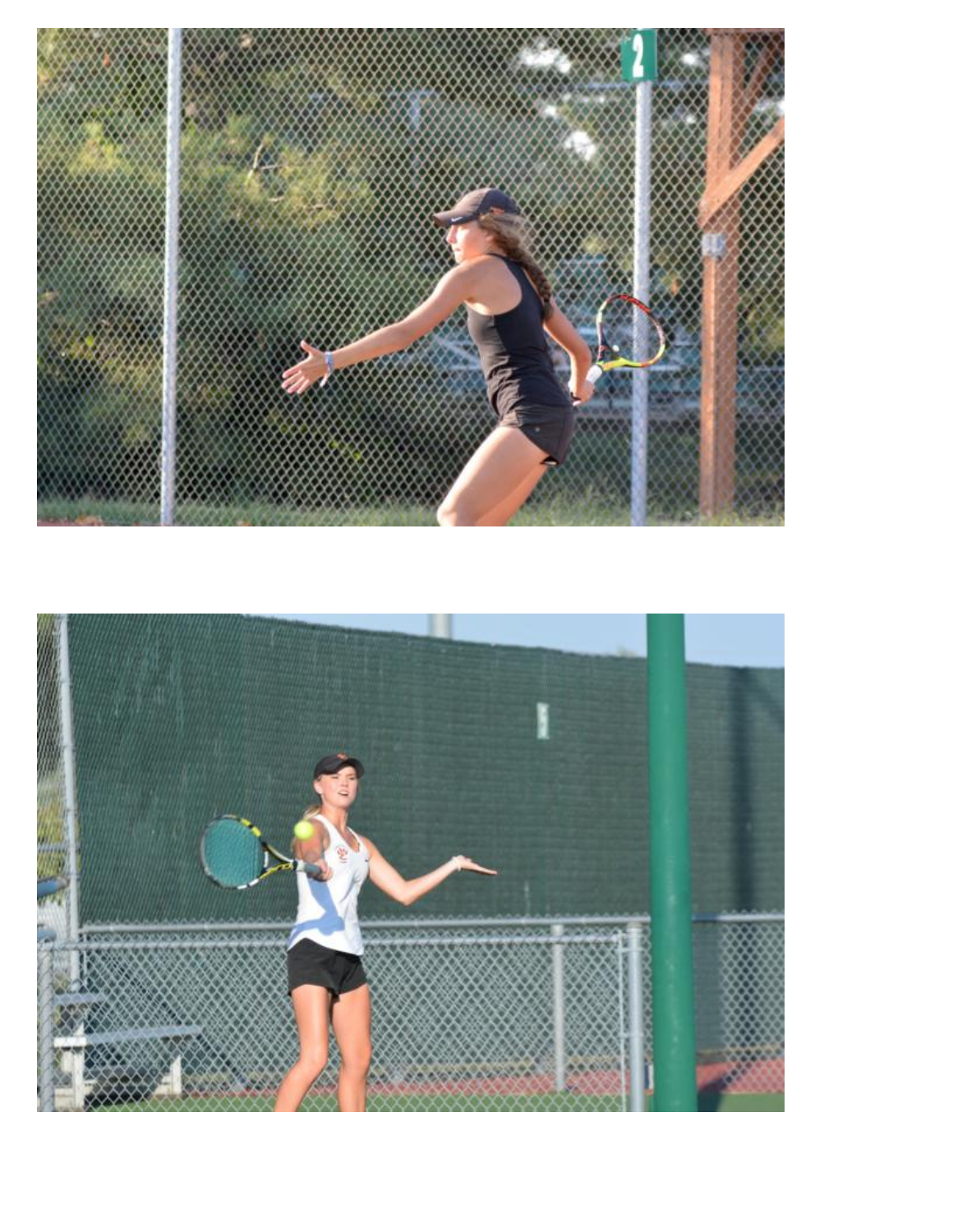EDWARDSVILLE – The Edwardsville High School girls' tennis team continued its current stretch of matches successfully with a 12-0 win over Mascoutah Thursday afternoon at the Edwardsville Tennis Center.

The Tigers recorded their third sweep of a meet this week and were able to use many of their players against the Indians.

"Today was our fourth meet of seven this week," said Edwardsville coach Dave Lipe. "We're now past the midway point on the stretch, and overall, we played 14 kids today. They all played well, everyone had a good time playing together, and we're looking forward to our Senior Day tomorrow versus Quincy."

Lipe pointed to two of his players who played particularly well.

"Alyssa Wilson and Hannah Colbert both played twice, and they both played well," Lipe said. "Overall, it was a strong effort from everyone."

The Tigers swept all eight of the singles matches on the day, starting with Chloe Trimpe' s 6-0, 6-0 win over Ella Mosloller and Colbert's 6-0, 6-1 win over Alina Marison. Grace Hackett took her match with a 6-0, 6-0 win over Abby Spitler, and Morgan Marshall won over Amelia Hardimon 6-1, 6-0.

Wilson won her match over Katie Underwood 6-0, 6-0, while Emma Herman won over Paige Barnes 6-0, 6-0. Eileen Pan defeated Alexys Nieves 6-0, 6-0, and Kasey Schroeder rounded out the singles with a 6-0, 6-0 win over Fiona Douglas.

In the doubles matches, Natalie Karibian and Abby Cimarolli defeated Mosloller and Marison 6-0, 6-0, while Annie McGinnis and Colbert won over Spitler and Hardimon 6- 0, 6-0. Hayley Earnhart and Wilson won over Underwood and Barnes 6-0, 6-1 and Aubrey Wagner and Maryn Heidt completed the sweep with a 6-0, 6-0 win over Nieves and Douglas.

The Tigers host the Southern Illinois Duals this weekend, starting with the Senior Day meet against the Blue Devils Friday afternoon, then will play against Normal Saturday morning. Lipe is looking ahead to the meets coming up as his team comes together for the upcoming postseason.

"I hope that we play well," Lipe said. "We hope to improve on both our singles and doubles. We're still working out our sectional lineup, and we hope to gain some confidence from this weekend."